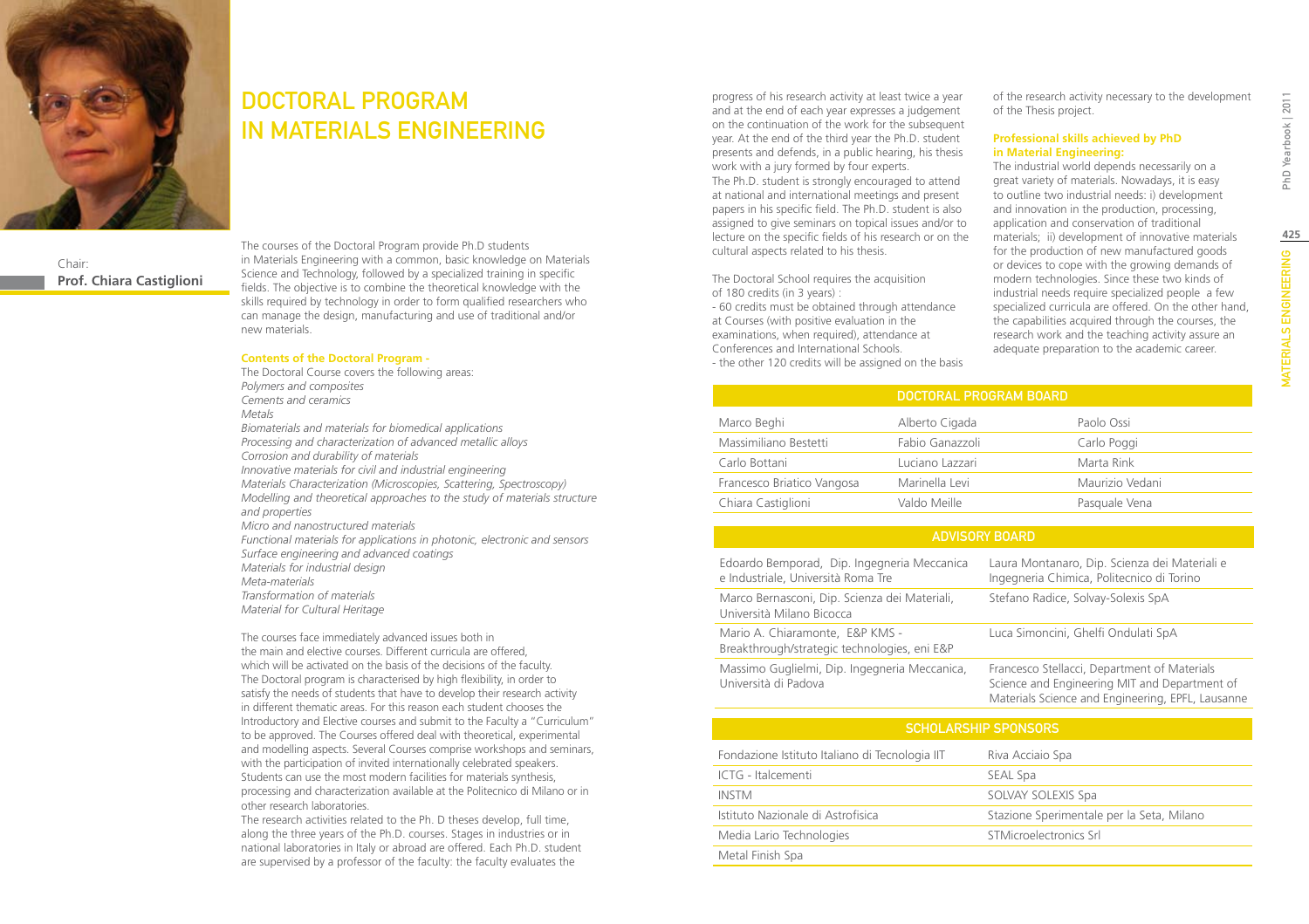### MOLECULAR IMAGING OF DISEASE RELATED misfolding of amyloid proteins

#### **Alessandra Apicella**

The possibility to image matter in the direct space, down to the atomic level enabled the investigation of biological systems at a molecular level, opening the way of nanobiotechnology and nanomedicine. Among many questions still to be solved, one in particular regards how the environment can influence the interaction between biomaterials and biomolecules, sometimes altering the vital function of the system , as a consequence of a rearrangement induced by the interface. In particular, proteins carry out their function in the human body through a correct folding process, leading to the formation of an energetically stable native state. During this process, proteins may undergo a misfolding leading to aberrant interactions and to the consequent formation of aggregates. This mechanism is correlated to several diseases and understanding the misfolding process is the key to know and defeat the related pathology.

Atomic Force Microscopy (AFM) was here used to investigate the folding process of Ataxin-3 (AT-3), protein responsible of a neurodegenerative disease named Spinocerebellar Ataxia Type 3**.** AT-3 variants under investigation were the structured domain of the protein alone (AT-3/182Δ, Josephin domain), the

form truncated at 291 residues carrying an unstructured tract, the not expanded physiological form (AT-3Q24), different expanded forms (as AT-3Q40 and AT-3Q55). AFM allowed to obtain a high resolution direct imaging of each folding/ misfolding step of AT-3 wild variants and subjected to thermal treatment (85°C), accelerating misfolding, in order to understand the role of each tract of the protein in the process. It was found that all wild variants exhibit globular shape. Instead, increasing temperature the aggregation was mediated by the different tracts of protein chain. Josephin domain mediates the formation of small oligomeric elongated structures, while not expanded poly-Q tract is responsible of the presence of annular aggregates already seen for other disease related proteins. Expanded poly-Q tract is responsible of a complete denaturation when subjected to a strong thermal treatment.

In order to analyze each step preceding the protein denaturation above described, the investigation was then focused on the expanded form AT-3Q55 subjected to long time of incubation in physiological conditions (37°C). The analysis started by a comparison with the behaviour of AT-3/182Δ Josephin domain in the same



**1. High resolution dynamic AFM image of AT-3Q55 acquired in air on mica substrate at room temperature. Sample solution was kept at 37°C for 48 hours before deposition.**

experimental conditions. It was demonstrated that wild AT-3Q55 has globular shape as well as AT-3/182Δ, but although AT-3/182Δ continues to exhibit the same form also after 48 hours of incubation in physiological conditions, AT-3Q55 is characterized by different aggregation steps. In fact, oligomers were observed in the first hours leading to protein plaques and amyloid fibrils formation after 48 hours of incubation (figure 1). Results from these two correlated studies demonstrated that AT-3 is subjected to a two steps folding pathway as proposed by Ellisdon and co authors; in fact, a first step of aggregation, accessible to both not expanded and expanded variants, is mediated



**2. A schematic representation of some of the many conformational states that can be adopted by polypeptide chains. The transition from oligomeric aggregates to amyloid fibrils can occur by addition of either monomers or protofibrils (depending on the protein)**

by Josephin domain, leading to the formation of small oligomeric structures. Such oligomers were demonstrated to be toxic and they are considered disease precursors. Expanded variants only have access to a second step of aggregation leading to amyloid fibrils formation. Not stable oligomeric structures evolve towards energetically stable amyloid fibrils. Thus, amyloid fibrils formation represents the result of an alternative pathway with respect to native state formation, a consequence of the intermolecular interactions leading to protein misfolding (figure 2). Furthermore, in order to

evaluate the role of the

environment in AT-3 misfolding, the Josephin domain behaviour when adsorbed on surfaces with different chemical and physical properties (mica, silicon, gold and gold covered by 1-dodecanethiols) was studied as a model for amyloid protein misfolding. AFM images revealed different forms of aggregation depending on the substrate used for the deposition, opening also the question about the role of the interface in folding/misfolding process. In particular, it was found that the adsorption on hydrophobic substrates contributes to wild AT-3/182Δ misfolding, leading to the formation of protein filaments and bead-like chains (figure 3). On the contrary,



since the interactions between AT-3/182Δ after different hours in physiological conditions and hydrophobic substrates are not strong enough with respect to the intermolecular interactions between protein monomers, only globular oligomers were imaged.

Results about the effects of thermal treatment on AT-3 variants were sustained by Fourier Transform Infrared Spectroscopy (FT-IR). Furthermore, together with FT-IR Molecular Dynamics (MD) simulations helped in the interpretation of AT-3/182Δ behaviour when adsorbed on substrates. Indeed, the role of unstructured part (182-291 residues) in AT-3 misfolding process was investigated with respect the interaction with substrate through a comparison with the behaviour of Josephin domain.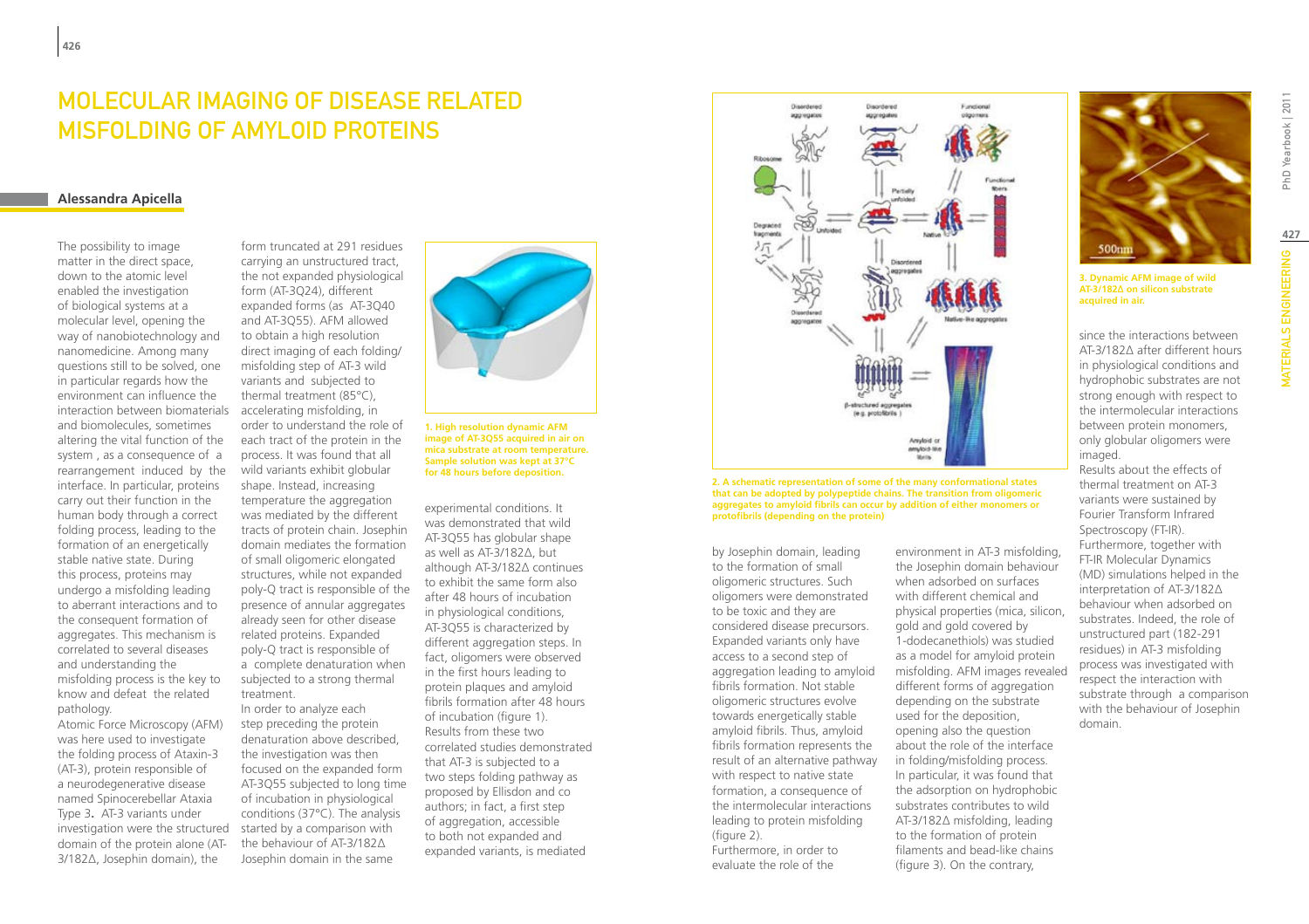### Studies on surface treatment of light metals

### **Anna Da Forno**

Studies on micro-arc anodization were performed on AM60B magnesium alloy. An environmentally friendly electrolyte containing phosphate, silicate and borate was used for this study with and without addition of nanoparticles of titanium, zirconium and aluminium oxides. The breakdown voltage for this electrolyte and this substrate is around 100 V, both in absence and in presence of oxides nanoparticles. Voltages in the range 120-140 V are suitable to produce in around ten minutes oxides proves the incorporation anodic films whose average thickness is  $\leq 10$  µm. Regardless to the cell voltage and the oxides thickness, the anodic coatings are porous and amorphous. However scanning electron microscopy (SEM) images of the samples produced in zirconia (Figure 1, left) and alumina containing solutions show that the surfaces have a "fused aspect" due the high temperatures reached within the plasma.

The pores are likely the traces of the sparks and the round shape structures are the result of bubbles expelled from the oxide during fusion, solidified after cooling. On the contrary, SEM images of oxides obtained in nanoparticles free solution (Figure 1, right) and in presence of titania nanoparticles show that oxides are porous, but



# **1. SEM surface morphology of a sample produced in zirconia containing**

these round shape structures are less evident. The presence of elements such as silicon and phosphorus, titanium and zirconium detected in the anodic of elements from the electrolyte during the spark anodizing process.

of the coatings produced in  $\text{Al}_2\text{O}_3$  ZrO<sub>2</sub> and  $\text{Al}_2\text{O}_3$  nanoparticles. Experimental results showed the efficacy of the nanoparticles oxides  $ZrO_2$  and  $Al_2O_3$  in increasing both the adhesion to the substrate and the scratch hardness of the micro arc anodic oxides. In fact, while in the oxides produced either in nanoparticles free solution or in titania containing solution gross spallation is detected at very low loads, the behaviour and in  $ZrO<sub>2</sub>$  containing solutions is quite different. At low loads, spallation is not present, however, at applied loads higher than a critical value, a series of cracks running perpendicular to the scratch edges are found in both samples. Their morphology can be associated to tensile

cracking due to the redistribution of stress induced by plastic deformation. The porosity of the samples has been sealed by means of different surface treatments: sol-gel, organic painting and silane deposition. All the techniques were able to provide further protection to the magnesium alloy, significantly decreasing the corrosion current densities in comparison with the bare alloy and the anodized samples. Sol-gel process and painting were performed onto samples produced in the base solution while silane deposition was carried out onto samples produced in the base solution

and in solutions containing The sol-gel process was performed by means of two different solutions and the performance concerning the corrosion resistance was similar for both the solutions in relation to corrosion current densities, but the coating produced using the solution at higher pH showed



**electrolyte (left) and in nanoparticles free solution (right). 2. Anodic polarization scans for anodized AM60B substrates in zirconia nanoparticles containing solutions (ZrO<sub>2</sub>), anodized and treated with** octyltrimethoxysilane OSi (ZrO<sub>2</sub> OSi) and anodized and treated with 1, 2-bis [triethoxysilyl] ethane BTSE (ZrO<sub>2</sub> BTSE). Scan rate 10 mV min<sup>-1</sup> in 3.5% NaCl **25°C.**

a passivation zone not present in the coating produced at neutral pH. However, the performed treatment could be not suitable for industrial applications because it takes too many hours for solutions preparation and curing process. Commercial acrylic and polyester painting showed the same performance in the increasing corrosion resistance.

This treatment could be suitable for industrial applications but the heat treatment performed to remove moisture and air from the pores made the panels defective at visual inspection. Silane deposition was performed by using two different silanes as precursors, namely octyltrimethoxysilane (OSi) and 1, 2-bis [triethoxysilyl] ethane (BTSE). SEM crosssection examination of OSi- and BTSE-coated substrates showed that the former covers better

the anodic oxides surface and penetrates deeper the cracks originated in the anodization process. These observations support the trend recorded in the polarization scans (Figure 2).

Long-term immersion tests in 3.5 wt% NaCl were performed at room temperature for a period of 7 days, according to ASTM G31 recommendations. The tests further confirmed the previous considerations. SEM surface examination shows also that worst protection is obtained with BTSE, as indicated by larger and more irregular pores (initially well-defined as produced in the anodization process) than those on OSi-modified surface. Silane treatment was able to provide good appearance coatings in a short process time as well as improved corrosion resistance. Therefore, among the three different surface

treatments, silane-based coatings were preferred as suitable for industrial applications. The anodizing in oxides nanoparticles rich solutions (ZrO<sub>2</sub>) or  $\text{Al}_2\text{O}_3$ ) followed by a silane top coat treatment performed using OSi as precursor is an interesting way to synthesize adherent and corrosion resistant coatings

An investigation was performed onto anodic alumina produced by means of a two-step anodizing process in order to evaluate the chemical composition and structure of anodic oxides by means of time of flight secondary ions mass spectrometry (ToF-SIMS). The ToF-SIMS data provided some results concerning the morphology of the oxides produced in phosphoric acid solution and in sulphuric acid solution.

on magnesium alloy AM60B.

**429**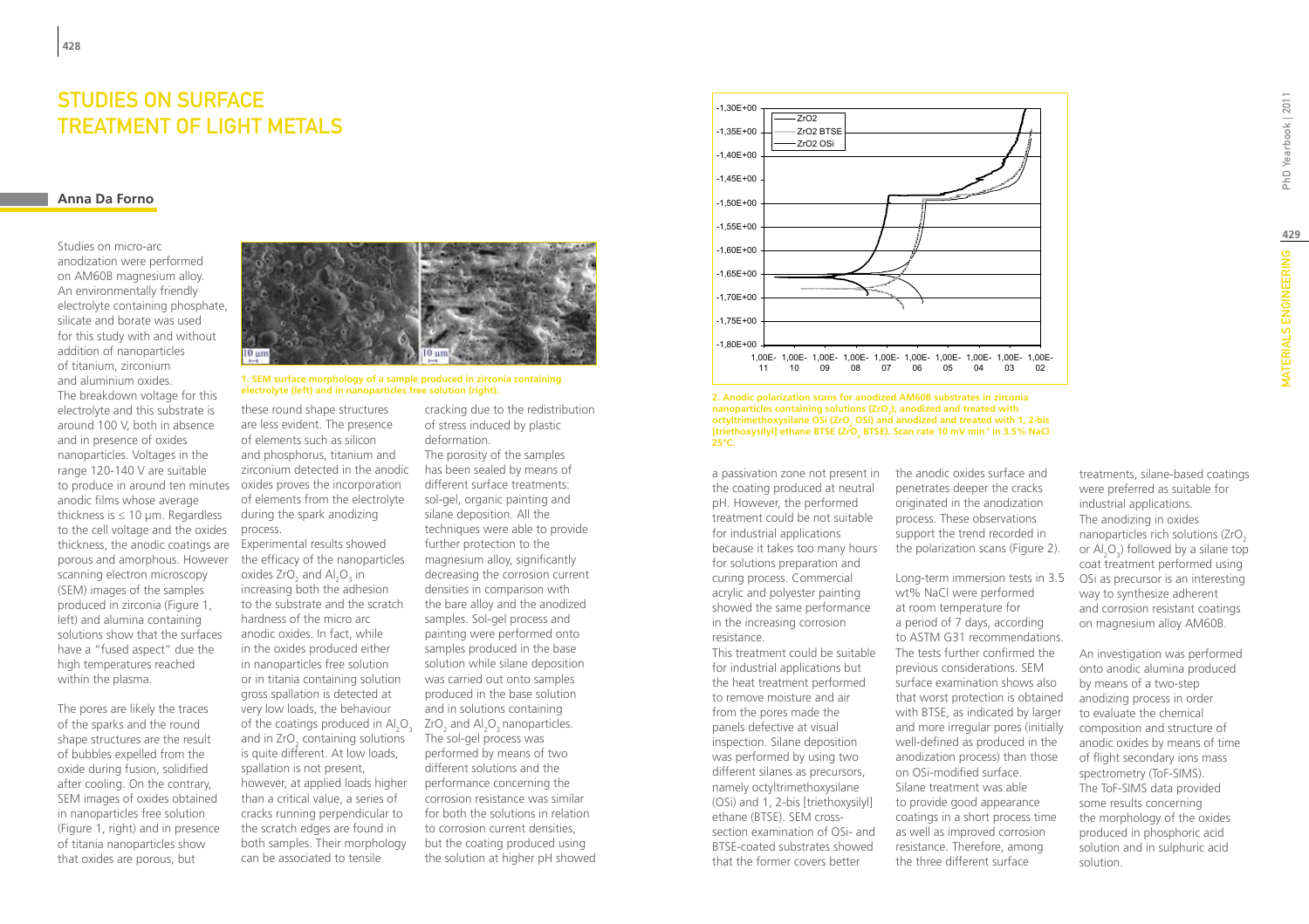### Design of Photochromic Dithienylperfluoroethenes for Optical Memories

### **Giovanni Dassa**

Over the past decades, the research in organic functional materials has received increasing attention for applications in electronics and photonics. Indeed, these materials would provide a lot of potential advantages over traditional technologies, as the environmental-friendly processability and the functioning at the molecular level. In organic smart systems there is a strong connection between electro-optical properties and chemical structure; therefore, the comprehension of the structureproperty relationships results to be an essential step to develop innovative devices with optimised performances. Among functional materials, photochromic systems are good candidates for the development of new optical devices based on the reversible light-triggered isomerisation between two states. These isomers are usually characterised by a different extension of  $\pi$ -conjugation which turns into a change in colour and in many other physical-chemical properties. Photochromic 1,2-dithienylethenes have been chosen for developing multistate optical memories since they show important requirements for reliable optical devices, as good thermally irreversible photochromism, high fatigue resistance and

memories, at least two molecules a red-shift took place. fast response time. In order to develop photochromic multistate showing absorption bands different enough to enable their independent addressing are required. This work deals with the i) optimisation of the chemical structure of a pair of dithienylethenes to address four memory states; ii) production of photochromic materials with good optical properties and iii) development of a non-destructive readout method.

The use of electron-active groups basic and acid. The basic matrix withdrawing groups the situation been obtained with the acid one. The optimisation of the chemical structure was related to the tuning of the π conjugation of the photochromic molecules in both the isomeric forms, by the addition of aryl groups to the basic dithienylethene structure and/or the use of electron-active substituents. The effect of the variation of the chemical structure was studied by UV-visible spectroscopy. It was found that inserting phenyl or thienyl rings at the 5,5' position of the basic 1,2 bis-(2-methyl-3-thienyl) perfluorocyclopentene results in a strong bathochromic shift of the actinic band in the visible. provided some effects: using donor groups a red-shift occurred, whereas using was more complex. Indeed,

if the group had  $\pi$  electrons that enable extension of conjugation,

The presence of a donoracceptor structure provided a larger red-shift thanks to a partial intramolecular charge transfer character. It was worth noting that the shift is dominated by the extension of conjugation while the electron-active substituents play a less relevant role. Finally, two series of photochromic molecules were obtained, namely a group with a maximum of the visible absorption band at about 515 nm and a group with a peak at about 590 nm. One molecule for each series was selected to develop a bicomponent system.

Aimed at developing an optical device, photochromic materials with suitable optical properties, namely glassy, easily processable and showing high output signal, were required. Two possible methods have been proposed. The simplest route was the dispersion in a glassy matrix: accordingly, chromophores were dispersed in a PMMA or in a sol-gel precursor matrix. In the latter case two different kinds of matrices were analysed, promotes some degradation phenomena of the photochromic species, while good results have The second approach was



**1. Pattern written in the visible (a) and pattern read in Mid-IR (b)**



#### **2. Addressing scheme for the photochromic polyurethane containing two active unit**

the synthesis of polymers containing the chromophore in the main chain. Photochromic polyurethanes were obtained using hydroxyl end-capped dithienylethenes and polyurethanes with one or two photochromic species have been produced. Their optical properties were good as well as the photochromic response.

The readout methods developed in this work exploited the change in vibrational features of 1,2-dithienylethenes, which occurs during the photo-induced process.

As for readout based on IR signal, two asymmetric dithienylethenes with different UV-visible absorption spectra were dispersed in PMMA. It was found that four states

were addressable in this system; moreover, the changes in the IR spectra were large in a wide spectral region, making possible to read the stored information by using a IR camera that measures the integrated intensity in a wide range of wavenumbers. This provides an advantage for technological applications. By transferring a pattern on the active substrate by converting the material among the different forms it was possible to detect three different states (Figure 1).

The readout method based on Raman spectroscopy was tested on polyurethane films containing two photochromic monomer units. The optimisation of the ratio between the two chromophores turned out to be a key factor to detect the four addressable states (Figure 2).

Finally, it was possible to propose a setup for a memory device with non-destructive Raman scattering readout by using a laser at 1064 nm, two multilayer filters to remove the scattering Rayleigh and to separate the contributions of the two photochromic units, and two photodiodes.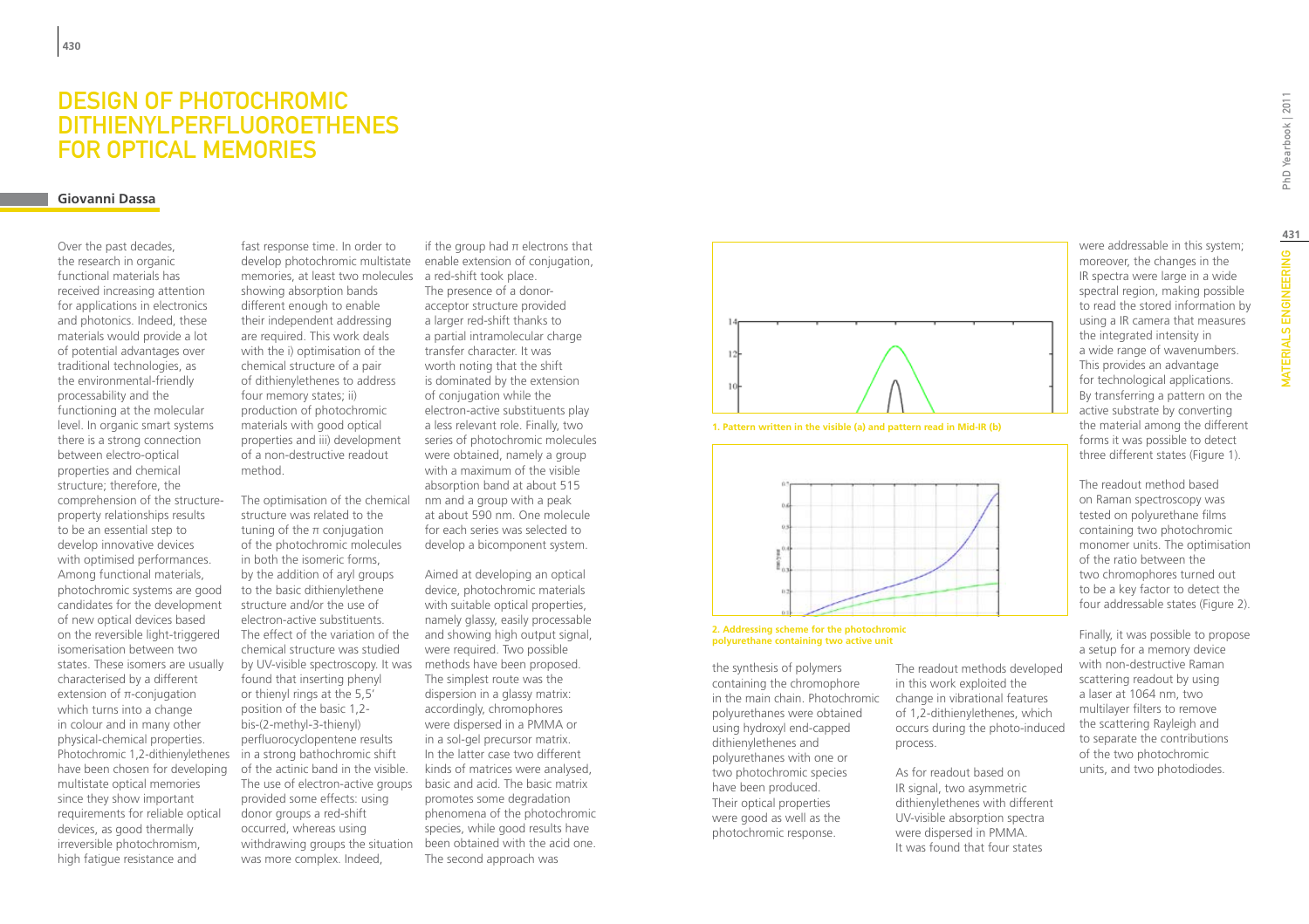### Ultrafine Grained Aluminium alloy produced by Severe Plastic Deformation

#### **Stefano Farè**

Aluminium alloys are potential candidate to substitute carbon steel in many structural application.

The limiting factor, so far, has been represented by the lower mechanical properties and formability.

Last property is strictly influenced by the texture emerging after plastic deformation or heat treatments. In particular, for rolled flat products, carbon steel exhibits a γ-fiber texture, which has high value of Lankford parameter, allowing a good deep drawability. Aluminium and its alloys exhibit a β-fiber texture, which has a low value of planar anisotropy. Since 50s and thanks to Hall and Petch's work, it is well known that mechanical properties can be strongly enhanced by refining the microstructure. Since aluminium and its alloys don't show phase transitions, the only possible mechanism to exploit to refine the grain structure is the plastic deformation. Deformation at high level of strain (commonly superior to 400%) is usually defined as severe, and it allows to activate the continuous dynamic recrystallization (cDRX), which enables the formation of an ultrafine grain structure only at room or moderate temperature. This phenomenon allows to fragment grains at high strain, thanks to a continuous rotation

of subgrains and dislocation cells, which can be formed in a high stacking fault energy metal as aluminium and its alloys. The terms continuous refers to the fact that nucleation and growth are undistinguishable. Ultrafine grain size can also promote superplasticity. Superplasticity is the capability of some metals and alloys to undergo extensive plastic deformation without necking. It is well known that the strain rate in superplastic regime is related to the grain size by a factor of 1/d2 which means that, by reducing the grain size of one order of magnitude, the strain rate increases of two. Among numerous techniques developed to achieve severe plastic deformation regime, only rolling might be exploited industrially. In particular, asymmetric rolling (ASR) and accumulative roll bonding (ARB) represent the most interesting and promising. Asymmetric rolling is a technique in which the circumferential speed of the two rolls is different (figure 1), thus letting the material experience an asymmetric state of strain, with a strong shear component. ARB is a discontinuous process that keeps the geometry and size of the billets constant. In ARB, the material is subjected to a specific procedure, which can be repeated. Firstly, the material

is cut and the surfaces to be joined are roughened and cleaned with solvents in order to remove grease and particles. The two parts are then stacked together, sometimes slightly heated and are rolled again. In this work, the possibility of strongly refining the microstructure of a 6082 type aluminium alloy has been investigated. The first part of activity has regarded the set up of two rolling processes: ASR and ARB. This topic highlights the most important parameters for each process: asymmetry ratio for ASR (the ratio between the rotational speed of upper and lower rolls) and joining technique for ARB. Both processes have been conducted up to the severe plastic deformation regime. Billets have been rolled starting from a fully annealed condition to better understand the evolution of microstructure as a function of equivalent strain. On the other hand, asymmetrically rolled billets from a solution treated state has allowed to characterize the aging behavior of the alloy subjected to severe plastic deformation, as compared to conventionally rolled samples. Aging maps have been generated. Differences in peak-hardness time highlighted for two temperatures (130 and 180 °C) and different value of reduction (0%, 77% and 98%).



**1. Scheme of different strategies to apply asymmetry**

Differential scanning calorimetry technique has been used. DSC allowed to identify the temperature at which thermally activated phenomena (as, for example, precipitation and solution of second phase particles) occur. Figure 1 Scheme of different strategies to apply asymmetry All the rolled billets have been characterized by optical and electron microscopy (both scanning and transmission electron microscopy) to reveal different features and scale of microstructure and its evolution. TEM analyses have permitted to assess the dislocation density, SEM analyses with back scattered electrons channeling have allowed to reveal a qualitative map of crystal orientations, while optical microscopy revealed the grain structure over larger areas.

Figure 2 TEM micrographs of the material rolled with a reduciton of 97,66%. The influence of rolling parameters is highlitghted A mechanical characterization has also been performed. Microhardness measurements have been conducted on samples taken during the rolling process and it allowed to correlate the evolution of the mechanical performance and process setups (in terms, for example, of asymmetry ratio for ASR). Measurements have been compared among conventional and non conventional rolling techniques as a function of equivalent strain. As mentioned at the beginning of this abstract, rolling texture of aluminium alloys is a limiting factor. Asymmetrically rolled material has been characterized by XRD to characterize the

deformation texture. It was



**2. TEM micrographs of the material rolled with a reduciton of 97,66%. The influence of rolling parameters is highlitghted**

demonstrated that a strong shear strain can modify the conventional rolling texture to a more favorable shear texture.

PhD Yearbook | 2011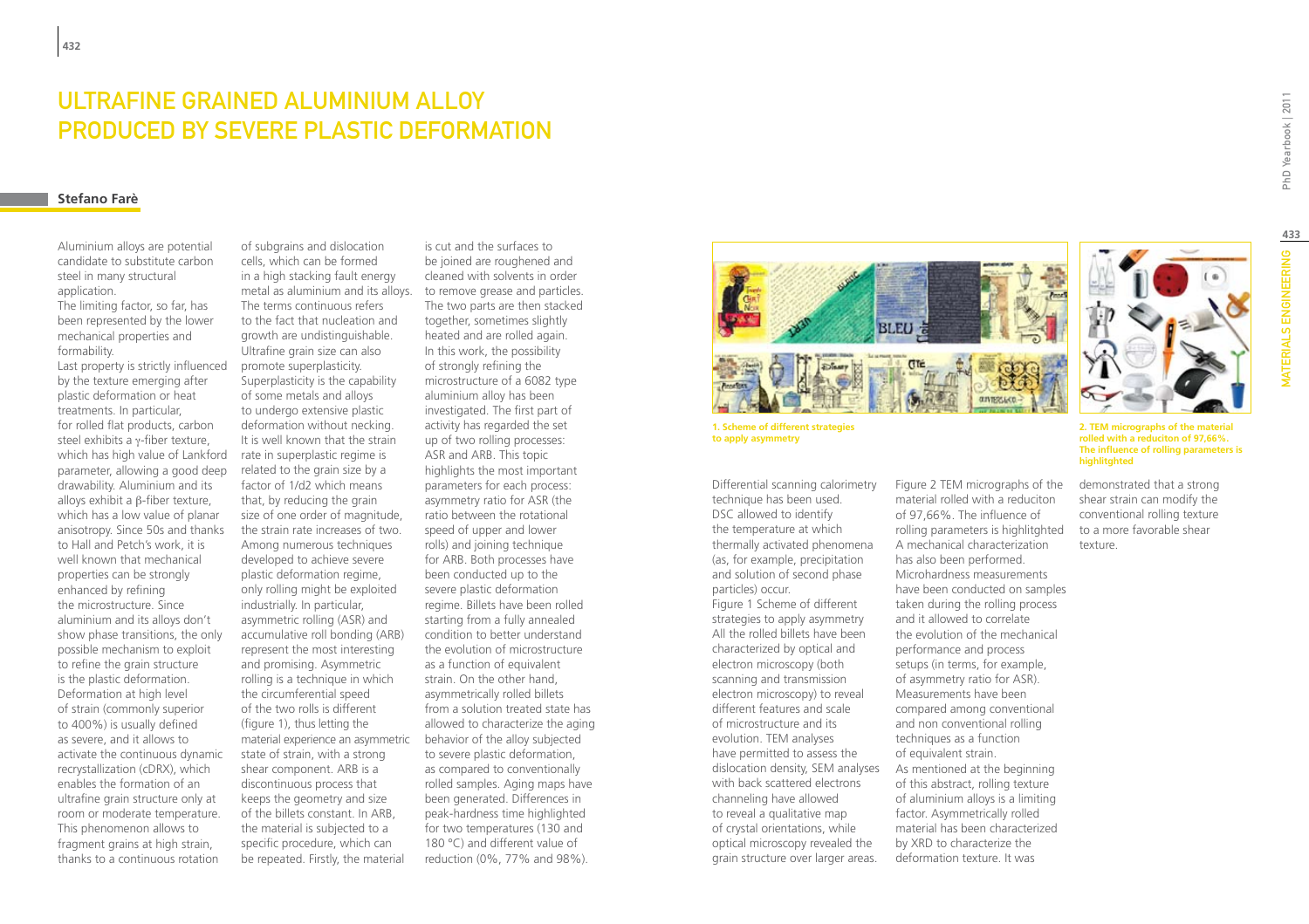# Cross-linked Polyethylene for Orthopaedic Applications: Analysis of Physical and Doping Treatments for Enhancing the Performance

### **Daniela Ferroni**

Ultra-High Molecular Weight Polyethylene (UHMWPE) has been the material of choice for hip and knee joint replacements over the last four decades thanks to its properties of low friction and good biological compatibility. In order to increase the serviceability and wear endurance of UHMWPE implants, starting from the late 1990s, Highly Cross-linked PolyEthylenes (HXLPEs) obtained by submitting the raw polymer to high doses of irradiation (50 kGy and more) were proposed. The cross-links among molecular chains promoted by irradiation generate a three-dimensional network within the polymer that inhibits chain slippage and makes the UHMWPE more resistant to wear. However, an important issue related to the use of HXLPEs concerns long-term oxidation due to unbonded free radicals produced during irradiation, and the related degradation of the end-user properties. Special procedures have been introduced to overcome this problem, based on two alternative approaches: (a) stabilization of irradiated HXLPE by thermal treatments which promote recombination of free radicals, or (b) doping of raw PE powder with antioxidant agents like α-tocopherol (vitamin E) before compounding and irradiation. Today HXLPEs stabilized with

thermal treatments are already in clinical use, while α-tocopherol-doped PolyEthylenes are still at the stage of pre-clinical evaluation; however at present a general consensus about the optimal procedure does not yet exist among orthopaedic manufacturers and clinicians. Within this framework, the Thesis work is focused on the investigation of the morphological changes introduced in the structure of UHMWPEs by the different procedures and the related changes in mechanical properties.

The final aim is to provide general recommendations for the optimal combination of cross-linking and stabilization procedures in order to achieve the target functional properties of HXLPEs.

The present work is expected to represent an original contribution in the assessment of HXLPEs for the community of Materials scientists. Most of the engineering studies carried out in the recent years on HXLPE were performed by investigators in biomechanics and focused exclusively on the analysis of the mechanical performance of the final product, while the assessment of the morphology changes produces by the crosslinking procedure was not a primary focus. Another limit of

current studies was that they did not investigated the individual effects of either the irradiation and the stabilization procedure, but only the outcomes of their combination.

The raw material considered in the present study is GUR 1020 medical grade UHMWPE (manufacturer Ticona GmbH, Germany) processed by compression moulding by Orthoplastics (Lancashire, UK). The raw material was divided into three samples described in Table 1. The first one was gamma irradiated in air at room temperature at several doses (75, 100, 150, 200, 250 and 300 kGy). The second sample was gamma irradiated in air at 75 kGy and divided in two sub-samples, heated at either 110°C (annealing procedure) or 150°C (remelting procedure). Both thermal treatments were carried out for 2 hours in inert gas atmosphere, followed by slow cooling down at a rate of 1°C/min to room temperature. The third sample was blended with 0.1 wt%  $\alpha$ -tocopherol before compounding. Doped UHMWPE was further divided into two sub-samples: the first was gamma irradiated at 75 kGy, while the second one was not irradiated and tested as such.

| ID                                         | <b>IRRADIATION</b><br><b>DOSE</b>                             | <b>THERMAL</b><br><b>TREATMENT</b> | <b>VITAMINE</b><br><b>DOPING</b> | fc<br>1. |
|--------------------------------------------|---------------------------------------------------------------|------------------------------------|----------------------------------|----------|
| <b>UHMWPE</b>                              |                                                               |                                    |                                  |          |
| <b>HXLPE</b>                               | 75 kGy<br>100 kGy<br>150 kGy<br>200 kGy<br>250 kGy<br>300 kGy |                                    |                                  |          |
| 1 <sup>ST</sup> GENERATION<br><b>HXLPE</b> | 75 kGy                                                        | 110 $^{\circ}$ C, 2h<br>150° C, 2h |                                  | 2.       |
| 2 <sup>ND</sup> GENERATION<br><b>HXLPE</b> | 0 kGy                                                         |                                    | $0.1 wt\%$                       |          |
|                                            | 75 kGy                                                        |                                    | $0.1 wt\%$                       |          |

**Table 1. Tested materials**

The effect of the individual processes on the morphological properties were investigated according to relevant standard methods. The degree of crosslinking of each sample was quantified by determination of the insoluble polymer fraction (gel content), soluble fraction (extract percentage) and mass swell ratio using a method based on ASTM D 2765. Differential scanning calorimetry (DSC) tests according to ASTM E 794 were carried out to assess the crystallinity and the melting transition temperature of the samples. The UHMWPE oxidation was quantified measuring the density of carbonyl groups in according to ASTM F 2102. The mechanical properties were evaluated by uniaxial tensile test, small punch test, Charpy impact test, DMA and wear test. Uniaxial tensile tests were performed according to ISO 527 at room temperature (23°±2°C) at a displacement rate of 50 mm/min. The small punch tests were carried out on disk specimens (0.5 mm in thickness and 6.4 mm in diameter) according to ASTM

F 2183. The Charpy impact tests were performed according to ISO 11542 on notched specimens (two notches with 14°±2° angle) of 120×15×10 mm. The dynamic tests were carried out in three point bending configuration applying a sinusoidal displacement with a constant amplitude of 10 µm at 1 Hz while the external temperature was changed from 23°C to 150°C at 1°C/min. Wear endurance was measured through a pin-on-flat test carried out on pins with 8 mm diameter and 25 mm height , rubbed against highly polished Co-Cr-Mo plates according to an "8-shaped" path of 11 cm  $s$ elected 200  $\mu$ m thick specimens length. The pins were kept moist in a solution of water (225 mL) and bovine serum (75 mL). The duration of the test was 500.000 cycles. Physical and mechanical tests were carried out both on unaged and aged specimens, the latter

prepared by accelerated ageing in full oxygen atmosphere at 5 atm pressure and 70°C for 14 days, according to ASTM F 2003.

The main outcomes of the work can be summarized in the ollowing points:

The irradiation dose impacts significantly on the degree of cross-linking, but saturation is achieved at doses on the order of 100 kGy; higher irradiation doses have not practical effect on the cross-linking density but promote severe oxidation;

- The thermal stabilization performed at a temperature below the melting temperature of UHMWPE increases the crystallinity content but is not able to completely preserve the final product from long term oxidation;
- 3. The thermal stabilization performed at a temperature above the melting temperature of UHMWPE removes free radicals and increases oxidative resistance of HXLPEs;
- 4. Blending the raw UHMWPE with a small amount of vitamin E (0.1% in weight) is effective in preserving the HXLPE from long term oxidation;
- 5. The increase in cross-linking density is related to increase in wear endurance but at the same time reduces the toughness and ultimate mechanical properties of first generation HXLPEs; 6. The increase in crystallinity is
- related to increase of elastic modulus and yield stress;
- 7. Presence of oxidation products is associated to embrittlement of the product in long term;
- 8. Vitamin E doping has not adverse effects on the increase in wear endurance promoted by cross-linking, but preserves the final product by the decrease in toughness exhibited by first generation of HXLPEs.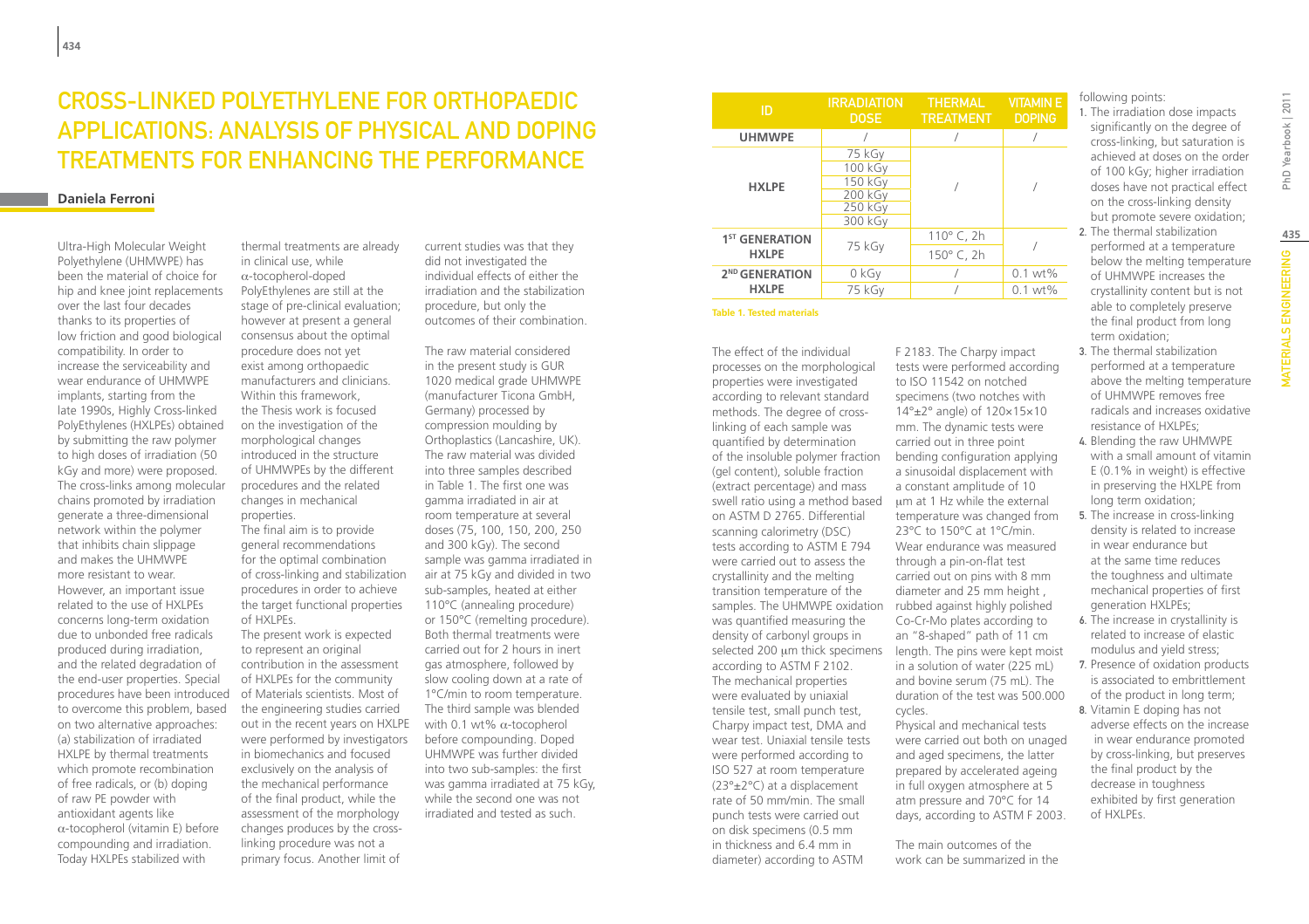## SCRATCH BEHAVIOUR OF POLYMERS IN RELATION TO THEIR VISCOELASTOPLASTICITY

#### **Pinar Kurkcu**

Polymers are more and more frequently being used in applications demanding a high surface quality such as in the automotive, data storage and optical industries. "Surface quality" is a complex issue, comprising several features whose relative importance depends on the specific application. From the mechanical point of view one of the important characteristics is the resistance to scratching. Scratches may severely compromise the overall performance of polymer components; beside being aesthetically undesirable, they can also impair the component functionality or even its structural integrity. To enhance polymer durability, it is therefore of crucial importance to understand their scratch behaviour. This study aims to investigate the relationship between the intrinsic viscoelastic properties of polymeric materials and their scratch behaviour. In the first part of the study, the scratch performance of a range of neat polymers, which are expected to exhibit different viscoelastic and scratch characteristics, was assessed. In the second part, the study is extended to investigate the effect of incorporating different amounts of hard and soft fillers on the scratch behaviour of polymeric materials. Scratch tests were performed on a CSM microscratch tester by sliding the indenter at constant penetration depth for various

sliding tip velocities. The so-called "scratch hardness", which is a mean of the contact pressure exerted by the indenter on the material, is the quantity commonly used to evaluate the scratch behaviour of the materials. The first approach to determine scratch hardness assumes that only the front face of the indenter is in contact with the material. This assumption is valid for purely plastic or elastoplastic materials but not accurate when the viscoelastic-viscoplastic nature of polymers is taken into account. This study focuses on a recent scratch model which takes as a basis a "rheological factor" which compounds the influence of the elastic modulus and the yield stress of the material in determining the true contact area between indenter and material. The model can be enhanced by considering the strain rate dependency of these characteristics. For this purpose, the materials investigated were further characterized by dynamic mechanical test and compression test in order to determine the sensitivity of storage modulus and yield stress to strain rate. By use of the "rheological factor", the elastic recovery angle at the rear side of the contact was estimated and hence the true contact area and the scratch hardness were derived. The adequacy of the model for predicting the elastic recovery and pile-up formation

characteristics was assessed by comparing the outputs of the model with the experimental results obtained by analyzing the residual profiles of the scratch tracks.

The scratch phenomenon can be affected by combinations of a variety of material properties and testing conditions and it is difficult to identify the effect of each parameter on the scratch behaviour. The application of the current scratch model on neat materials revealed that scratch behaviour is dominated by the yield stress of the material. However, in particle-filled polymers, yield stress cannot adequately account for the observed scratch behaviour due to the important role of local micromechanical phenomena. Whether the local phenomena or the yield behaviour of the system is dominant is likely to be dependent on the size of the filler. Incorporation of hard fillers results in a significant variation in the deformation mode of polymeric materials. When neat polymers are scratched, the material deforms viscoelastically and viscoplastically and forms "pile-ups" both at the sides of the groove and in front of the indenter. No crack formation is observed. The composites containing glass spheres show a brittle failure with chip and debris formation.

of deformation mode from ductile not well understood. The peaks in acoustic emission records seem to reveal the breakage of spheres whereas the peaks in penetration and residual depth records can be related to the voids that are formed when the spheres are displaced. Addition of hard fillers brings about a slight enhancement in the scratch hardness owing to the increase in the modulus of the material. However, change ploughing to brittle failure causes

an increase in the scratch visibility. On the contrary, incorporation of soft particles do not seem to have a significant effect on the scratch deformation mechanism of the neat polymers. Soft particles causes a reduction in the scratch hardness as a consequence of the decrease in yield stress of the material. Despite of its crucial importance, the scratch phenomenon is still The existing models are not



**1. Correlation between scratch hardness and yield stress**



**2. Penetration depth, residual depth and acoustic emission records of neat epoxy and composite having 40% vol. of glass spheres (d = 100 µm)** sufficient to describe the effect of viscoelastic-viscoplastic nature of polymers on their scratch behaviour. Besides, there are few studies on scratch performance of composites, in which local phenomena are significant. This study aims at introducing a primary analysis for evaluating the scratch process in the presence of fillers, which needs to be further investigated in detail.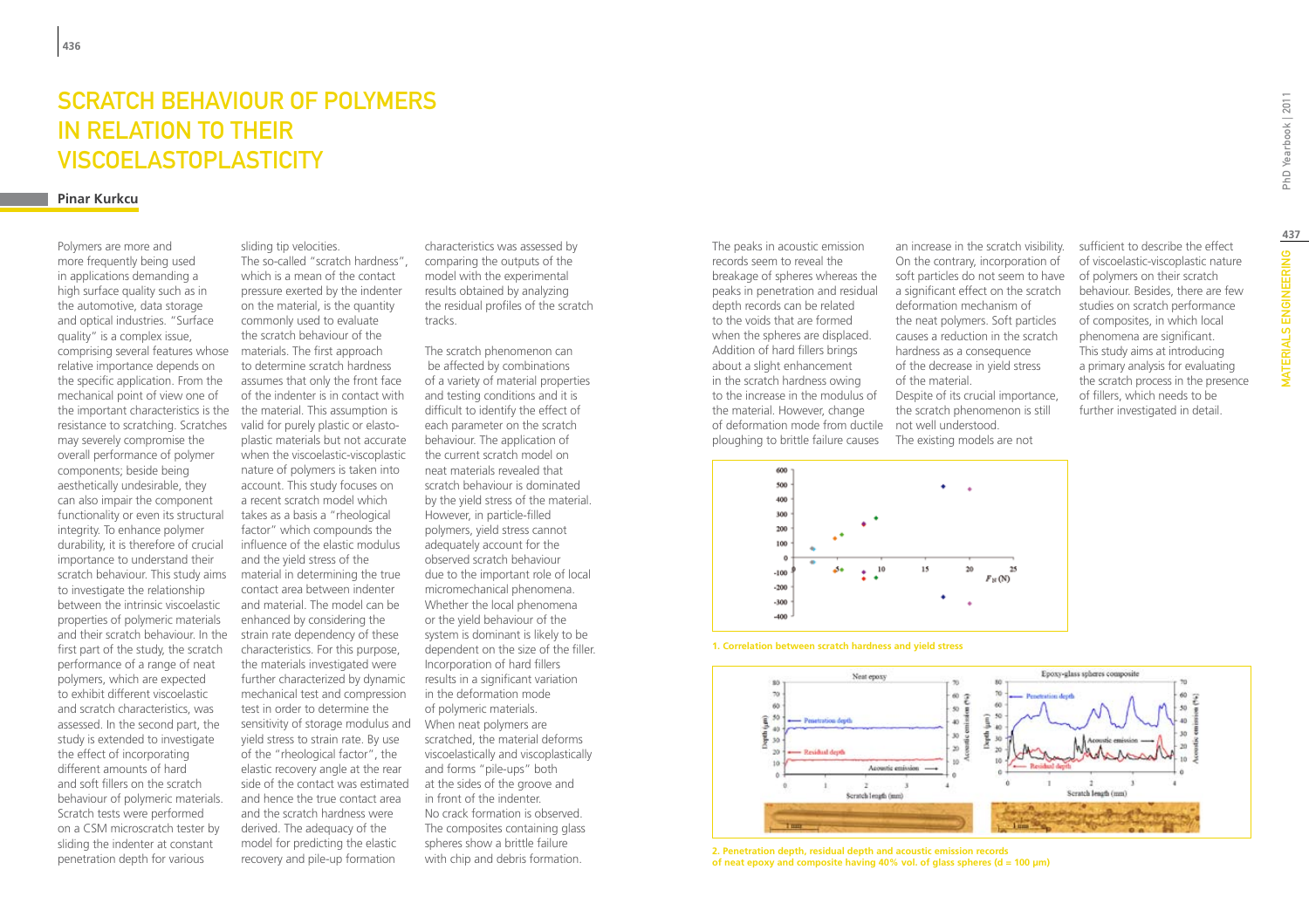### Preparation, characterization and testing of gas diffusion layers for PEM fuel cells

### **Luca Omati**

The research is focused on the characterization and development of new materials for polymer electrolyte membrane fuel cells (PEMFC). The attention has been mainly focused on surface treatments of gas diffusion layers, but not exclusively. Gas diffusion layer (GDL) is a substrate made by carbon clothes or carbon paper, placed between the catalyst layer and the current collector. It ensures a uniform gas distribution over the entire active area and guarantees the electric contact. GDL is usually treated with hydrophobic agents in order to ensure the water repellency of the substrate, necessary to prevent the cell from water flooding. A Micro-Porous Layer (MPL) is usually coated onto one side of GDL (Gas Diffusion Medium, GDM) in order to improve the electric contact with the catalyst layer and manage the excess of water produced by the reduction reaction at the cathode side. The aim of the thesis was to prepare, characterize and test different GDLs coated in different way. The sample analyzed were characterized ex-situ using microscope analyses (SEM or optical), contact angle and electrical resistivity (in plane and through plane) measurements. Finally the GDLs were tested in-situ, i.e. while the fuel cell is running, and



**1. Polarization and power density curves of the cell assembled with MPL12, MPL40 GDMs at two levels of compression (i.e. 30 and 50%). The cell operates at 60 °C (a, c) and at 80 °C (b, d,).**

characterized by polarization/ power density curves and electrochemical impedance spectroscopy measurement. Electrochemical impedance spectrum were fitted with equivalent circuits in order to obtain electrical parameters that represent different fuel cell losses; i.e. ohmic resistance (ohmic losses), polarization activation resistance (kinetic losses) and diffusion resistance (flooding phenomena). In the first part of the thesis different composition of MPLs and different GDLs textile were analyzed. Some experiments were conducted to better the effect of operative conditions as feeding gas relative humidity, GDL compression and cell temperature. A set of four Gas Diffusion Layers (GDLs) having different textile properties (i.e.

density, warp, weft and weight), produced by an Italian Company (SAATI), and coated with the same Micro Porous Layer (MPL), was investigated with the aim of assessing the influence on the FC performance. The FC ran under different operating conditions (i.e. humidity and gases flow rate) at constant temperature (60°C): three RHs were selected at the cathode side while keeping constant the RH at the anode side. Moreover, all experiments were carried out at constant gas flow rate. The experiments show that the four substrates have quite similar performances and are equally affected by the understand the effect of MPL and gas relative humidity. Performing the EIS analysis made possible understand which parameters mostly affect the fuel cell performances. From the textile tested in this part it is possible to observe that thinnest and lightest

thanks to their low bulk resistivity PTFE content into MPL helps the GDLs perform well in a vast range of operative conditions and good compressibility, but they have a reduced capacity of water management. Secondly, different MPL compositions were investigated. In particular, it was analysed the





effect of different amounts of hydrophobic agent i.e. 12 and 40% PTFE content into MPL composition. Not only MPL composition, but also its compression affects FC performances; so, analysing different GDLs compression ratios, it is possible to optimize the fuel cell assembly. Polarization and EIS analysis were carried out to understand the effect of the presence of MPL onto the performances of the fuel cell. the different samples were analyzed at different compression ratio i.e. 30% and 50% of the initial thickness.

Polarization curves show that high compression ratio has a beneficial effect onto fuel cell performances however the cell is more affected by flooding

phenomena present at high current densities (Fig. 1). Higher cell to expel the excess of water and prevent the flooding effect. Finally the addition of carbon nano-tubes in partial substitution of carbon matrix into the MPL ink formulation was investigated.

in terms of resistivity decrease and good water management at high current density. In the last part of the thesis the attention was focused on GDL treatments; a nonconventional coating of perfluoropolyether (PFPE) was compared with the commonly



**3. Electrical circuits used for fitting spectrum data: low current density (i<0.4 A/cm2) a) and high current density (i>0.4 A/cm2) b).and electrical parameter obtained from impedance spectra fitting: ohmic resistance c), Polarization activation resistance d) and diffusion resistance e)**

carried out to evaluate some differences in Micro-Porous in order to highlight some differences due to the presence of CNTs (Fig 2).

The hydrophobicity of the MPL, which had a good influence on FC performances, turned out to stem from a decrease in impedance parameter, especially the diffusion resistance at high current density generated by the cell.

The partial substitution of carbon nano-tubes (CNTs) instead of carbon powder into the MPL had a beneficial effect on fuel cell performances. The sample with CNTs analysed in detail with EIS (Fig 3) showed good results

used polytetrafluoroethylene (PTFE) coating. The results obtained showed that the GDL coatings with PFPEs (polyurethane and phosphate) have a good hydrophobicity as pointed out by the contact angle measurements. The two samples of GDLs coated with PFPEs were assembled in a running fuel cell and compared with a GDL coated with PTFE as reference. When the cell operates at 60°C, the assembly with the PFPE-treated GDL sensibly improved the cell performances. This effect was even more evident in the high current density region, where the cell is more stressed by the water generated by the cathode reaction. EIS measurements confirm that PFPE samples has higher conductivity and good properties of water expulsion.

**439**

*MATERIALS ENGINEERING* 

Morphological analysis were Layer coating. SEM images were performed for the GDM samples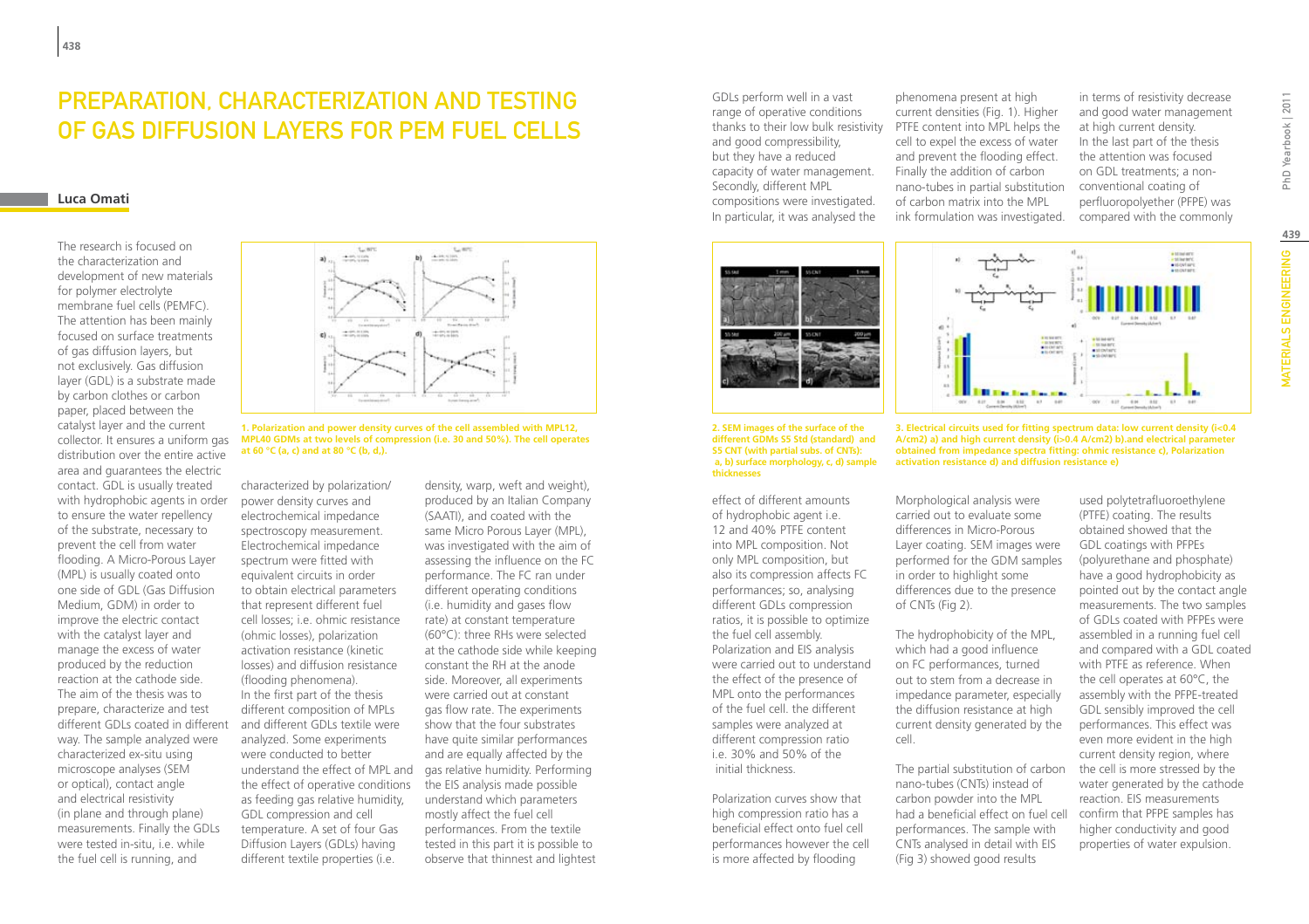# Development and Characterization of Novel Stimuli-Responsive Materials for Gene Delivery

#### **Daniele Pezzoli**

Gene therapy can be broadly defined as the introduction of genetic material into cells to obtain a therapeutic effect by altering the cellular phenotype. Offering new treatment possibilities for both inherited and acquired human diseases, gene therapy has become one of the most intensively developing strategies for current clinical research. Since DNA is large and negatively charged, it is not internalized efficiently by cells. Hence, the goal of gene therapy is largely dependent on the development of efficient agents, named gene delivery vectors, able to deliver nucleic acids within cells. Initial research focused on using viral carriers, which exhibited high efficiency of delivering exogenous genetic material to cells. However, safety issues associated with viral gene vectors have increasingly encouraged the design and the study of different potential non-viral gene delivery systems for gene therapy applications. Non-viral gene delivery is a simpler, cheaper and, most importantly, safer alternative to viral vectors. Non-viral vectors are materials capable of spontaneous DNA complexation, providing protection from nucleic acid degradation by nucleases, promoting cell internalization and enabling gene transcription

in the cell (transfection). Over the past twenty years, many advances have been made in the development of non-viral vectors. However, non-viral gene delivery has not yet achieved the gene transfer efficiency of viral carriers.

charge (Z-potential) of the vector/ lipidic transfectants, even mimicking the intracellular milieu, of the redox-sensitive disulfide In this project both lipidic and polymeric materials have been developed and characterized to obtain efficient gene delivery systems featuring high physiological tolerance. Spectrofluorimetric analysis were used to investigate the ability of the vectors to complex DNA; Dynamic Light Scattering and Laser Doppler Velocimetry allowed to assess the dimensions and the surface DNA complexes. Moreover, the complex stability was evaluated in presence of reducing agents such as glutathione (GSH), and of biological fluids such as fetal bovine serum, mimicking the extracellular environment. The biological activity of lipidic gene delivery vectors was evaluated *in vitro* in terms of cytotoxicity and transfection efficiency on different cell lines. Finally, structure-activity relationship studies paved the way toward the development of more effective materials.

A triazine-based cationic lipid, SH14 (Figure 1a), featuring a

redox sensitive thiol moiety, was characterized and developed *in vitro* as gene delivery system. Moreover, the dimeric counterpart of SH14, the *gemini* lipid SS14 (Figure 1b), was formulated with helper lipids to obtain reducible 100 nm-liposomes. Both SH14 and reducible liposomes could efficiently complex DNA to form lipoplexes with low dimensions (< 300 nm) and positive surface charge. These lipoplexes were highly stable in serum-enriched cell culture medium, but were disassembled by reducing environment. The transfection efficiency of our lipidic gene delivery systems was similar or higher than that of benchmark in presence of serum, while cytotoxicity was moderately low. These promising results underlined the importance moiety in designing highly effective reducible vectors ("disulfide linker strategy"). Of note, among intracellular antioxidants we demonstrated the key role of glutathione in modulating transfection effectiveness through the intracellular disassembly of reducible cationic lipids/DNA complexes. A family of redox sensitive polymerizable dithio-peptides,

based on a central L-Lysine (Lys) backbone and two terminal



**1. Chemical structure of (a) the triazine-based cationic lipid SH14; (b)** *gemini* **lipid SS14; (c) the poly-Lysine-based dithio**peptides Cys-Lys<sub>n</sub>-Cys, n= 6, 10, 14; (d) chitosan-graft-bPEI

of these vectors was investigated. used to complex the DNA deeply vector branched polyethylenimine delivery systems were studied. L-Cysteine (Cys) residues (Cys-Lys<sub>n</sub>-Cys, Figure 1c) was developed. We demonstrated that Cys-Lys<sub>n</sub>-Cys could polymerize in presence of DNA by template-driven oxidative polymerization, forming highly stable complexes. Newly formed disulfide bonds, as predicted by the "disulfide linker strategy", were cleaved by intracellular reducing milieu favouring polyplex unpacking. The influence of the poly-L-Lysine chain length on both the physicochemical properties and on the biological activity Cys-Lys<sub>n</sub>-Cys peptides exhibited very low cytotoxicity. Moreover, a minimum consensus motif of Lys<sub>10</sub> was needed for effective delivery of nucleic acids. Finally, aiming to combine the high transfection efficiency of the polymeric gene delivery (bPEI) with the biocompatibility and low cytotoxicity of chitosan, low molecular weight bPEI was

grafted to the chitosan backbone (Figure 1d). Although the molecular weight of the copolymer was increased with respect to starting bPEI, the cytotoxicity was limited by the intracellular enzymatic degradation of the chitosan backbone. The effect of bPEI grafting degree on the physicochemical properties of copolymer/DNA complexes and on their *in vitro* biological activity was investigated. Of note, both grafting degree and the concentration of copolymer influenced the effectiveness of these vectors. Among the copolymer series, chitosan-graftbPEI with a grafting degree of 3.3% allowed for increased transfection efficiency compared to bPEI. In summary, four different gene Vectors were optimized to find

the best transfection conditions in presence of serum and the

relationship among chemical structure of gene delivery vectors, the physicochemical properties of vector/DNA complexes and their biological activity were established. We demonstrated that both "disulfide linker strategy" and enzyme-mediated intracellular chitosan degradation were useful approaches to design stimuli-responsive systems suitable for gene delivery applications. Overall, the understanding of transfection mechanisms at the molecular and supramolecular level will underlie the design and the development of more effective materials.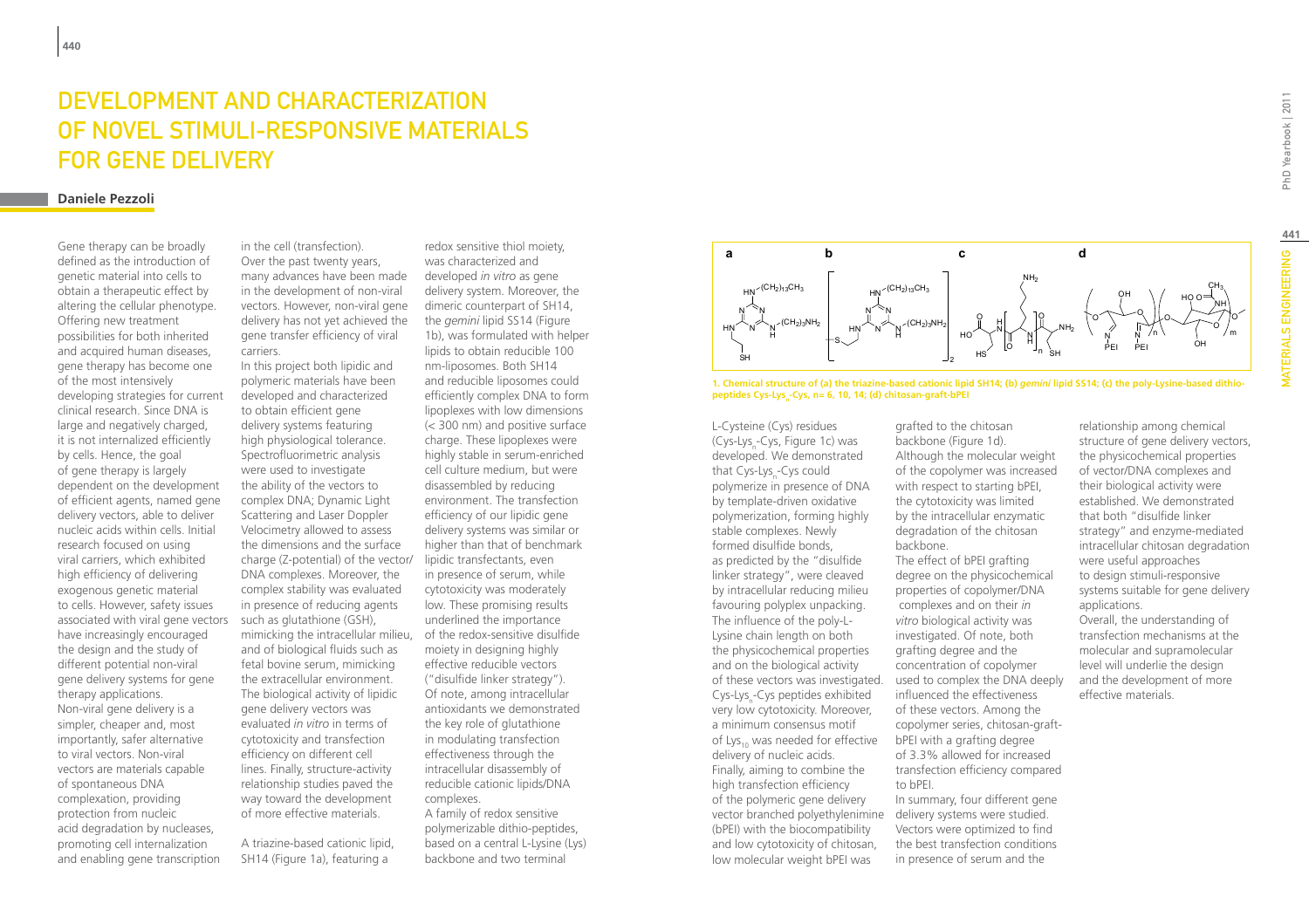# Atomic Force Microscopy Techniques for the Nanolithography and Surface Characterization of Thin Coatings

### **Luca Torlaj**

Nanolithography is a promising technology able to generate patterns with very high accuracy and reproducibility even on nanometric level; it can be performed by means of atomic force microscope (AFM). This technique uses the microscope tethraedric tip to deliver several and different kind of information (which could be electrical, magnetical, mechanical and chemical) to the substrate surface. The main topic of my PhD project concerned two different nanolithografic techniques: mechanical nanolithography for measuring thin film (with the thickness of few µm) nanoscratch hardness, and chemical nanolithography for the realization of genomic micro and nanoarrays.

#### **Dip-Pen Nanolithography**

It has been possible to prepare DNA arrays onto both inorganic surfaces (such as Au, Si Oxide) and organic substrates, specifically thermoplastic polymers such as polystyrene, polycarbonate and polymethylmethacrylate. The latter materials have been studied as new substrate materials for oligonucleotides arrays in order to overcome some problems (reproducibility and surfaces contamination) related to the use of Au surfaces, and to reduce production costs thus opening the way to future Lab-On-Chip development. Oligonucleotides

oligonucleotides on the polymeric increasing the relative humidity properly functionalized with different end groups (such as acrilamide and amine) have been directly deposited onto spin-coated flat polymer surfaces. It was found that the driving force allowing the deposition and immobilization of the substrate is a specific interaction between the chemical group bonded to the probe, and the polymeric substrate itself. The study of the diffusion coefficient during the DPN experiment was carried out through a screening of several different ink-substrate pairs with modulation of the main process parameter (temperature and humidity); the diffusion test consists of making a dot series by leaving the tip in contact with surface for different times, and then measuring their area using the Nanoink® Inkcal software. The image of the generated dots was achieved as in the writing tests making a scan at 5 Hz (figure 1).

In order to investigate the oligonucleotide-polymer diffusion process at the nanometer level, several deposition experiments were carried out for each ink – substrate pair varying at first the temperature with constant relative humidity, then doing the opposite. Each test consisted in the deposition of a row of seven spots with different dwell times.

This was carried out keeping the relative humidity constant at 26% with progressive variation of the temperature from 20°C to 30°C increasing the temperature by two degrees each time. The same tests were then repeated keeping the temperature at 24°C and from 5% to 40% (5% 10% 20% 30% 40%). The next step was to try and obtain high-density nanoarrays with a large number of spots. The pair made of 23-mer acrylamide-modified oligonucleotide and PMMA were selected because of the optimal quality of their images. Figure 2 shows the AFM analysis of the obtained nanoarray.

The array consists of 441 spots (21x21) with a diameter smaller than 200nm. The dwell time for the deposition of each spot is 0.2 sec, which means that the whole array was deposited in about 88 sec. Finally, we explored also the hybridation reaction with the complementary oligonucleotide through fluorescence microscopy. The further development and strengthening of such technique would allow the simultaneous analysis of several genes, working with small volumes, reduced times and generating information on the nucleotidic acids sequencing in a way that is faster, easier and cheaper than the traditional ones.



**1. Calibration test performed writing dots at increasing contact times and calibration curve**

#### **Mechanical Nanowriting**

Thin films coatings find wide application/use in different fields, such as anticorrosion, tribology, electronics. Thin film hardness evaluation is quite complicate due to their very low thickness. Mechanical nanowriting is a technique which makes possible the coating surface hardness measurement without any interference of the substrate beneath. Such technique performs scratch lines using AFM tip onto the to-be analyzed surface. Especially, the tip, to which is applied a constant and known load, is put in contact with the surface and move in a certain direction. During this tip motion, the scratch line on the surface is generated. In figure 3 is reported a AFM image with scrartch lines.



Since the applied load and the scratch geometrical features are known and measured, it is been possible to evaluate the film nanoscratch hardness (Hs). Assuming as a first approximation a conical shape of the AFM tip, the scratch hardness  $H_s$  may be defined

where *F* is the normal load applied on the AFM tip and *w* is the width of the scratch. Test coatings have been prepared both through crosslinking reactions: the first one between epoxy resins based on the bis-glycidil ether of bisphenol A (DGEBA) as component A and diamine hardener (isophorone diamine) diluted with benzyl alcohol as

 $H_s = \frac{4F}{\pi r^2}$ 

as follows:

 $00 2.95...$ 

**2. High spot density nanoarray 3. Topographic images of nanoscratch analysis performed on epoxy resins coatings**

> component B, and second one with sol-gel chemistry (organic/ inorganic hybrids).

49.91mm

**443**

PhD Yearbook | 2011